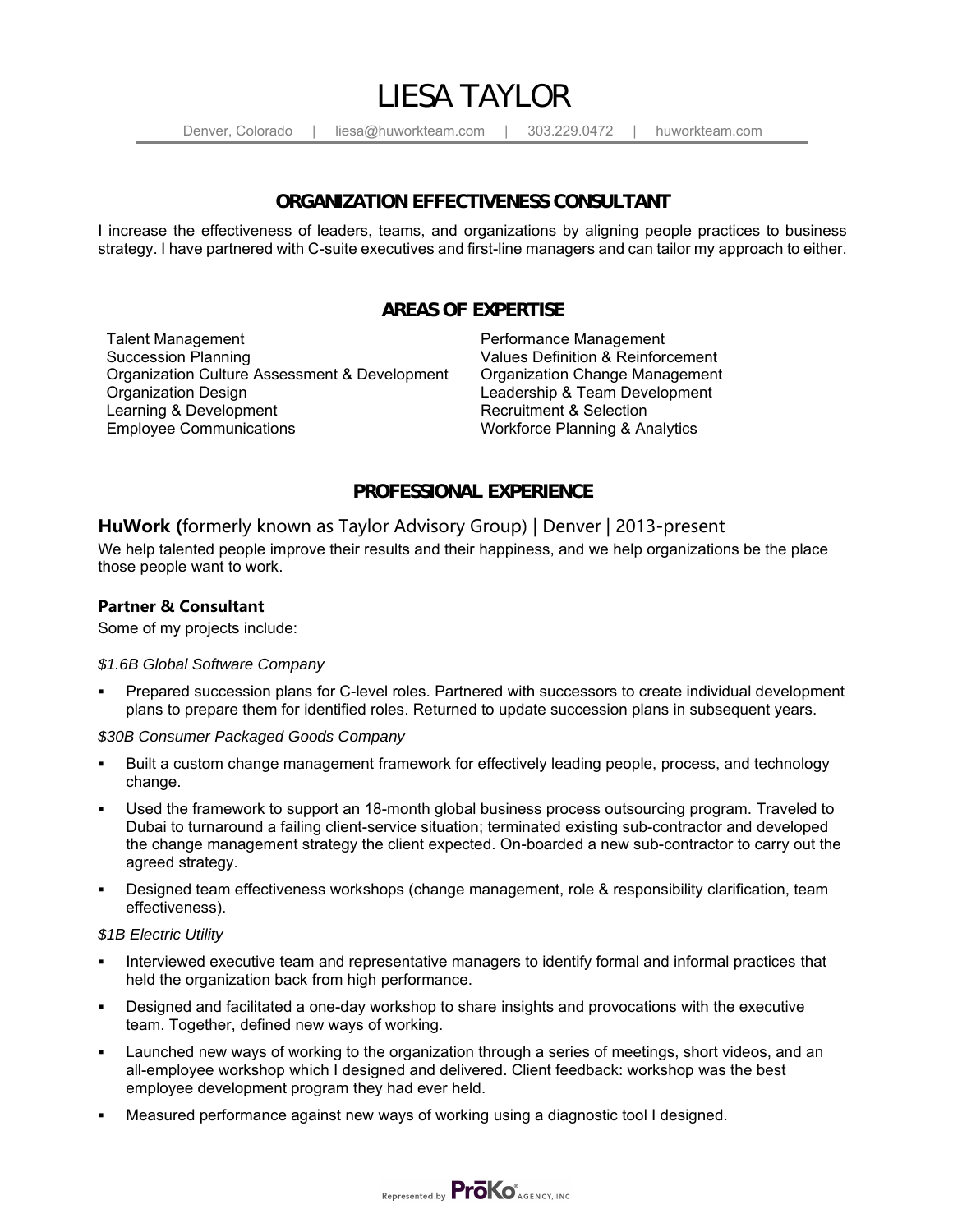#### *State Government Agency*

Designed and facilitated a one-day retreat for the leadership team to help them understand the benefits of a strong culture; consider what high performance means to them; identify and align on behavioral expectations for staff; and identify the stories, routines, structures, systems, and symbols that influence those behaviors so they could intentionally make adjustments to support their desired culture.

#### *\$90M Agriculture Business*

- Facilitated 360 evaluations for all managers; coached managers using evaluation results. Advised board of directors on strengths and development areas of the management team.
- Advised executive team and board of directors on projects including HR systems selection, structure and compensation design for the board of directors, and employee engagement.
- Designed and delivered a series of virtual workshops to build manager skills.

#### *\$4M Nonprofit Association*

- Serve as fractional head of HR for a global nonprofit association that promotes the financial planning profession. Coach CEO on personal effectiveness, team effectiveness, talent management, and succession planning.
- Coordinate and advise the compensation and succession planning committee of the board of directors. Liaise with board of directors, external counsel, and CEO to negotiate CEO contract.

# **Hewlett Packard** | Denver | 2009-2013

HP is a Fortune 15 company and the world's largest provider of information technology infrastructure, software, services, and solutions.

#### **HR Vice President, Marketing & Communications**

I built and led the HR team supporting newly-centralized functions of marketing & communications. We supported 2,500 employees globally. My accomplishments include:

- Developed organization structure and reduced labor costs by 20%.
- Developed the people strategy & priorities and increased employee engagement by eight percentage points in one year.
- Hired and on-boarded senior executives. Negotiated exit for senior executives. Managed associated compensation, communications and legal issues.

### **HR Senior Manager | HR Director, Technology Services Sales & Operations**

I joined HP as a member of the HR team supporting the Technology Services business unit. At the time Technology Services generated over \$10 billion in revenue annually, designing and maintaining HP and third-party systems. After one year I was promoted to lead HR for the Technology Services salesforce and operations team, a global workforce of 4,000 employees. My accomplishments include:

- Increased size of salesforce by 20% over nine months world-wide.
- Identified that new sales reps completing on-boarding programs closed their first three deals in 17 fewer days and had nine percentage points higher quota achievement than reps who didn't participate. Increased on-boarding completion rates from 25% to 75%.
- Created analytical model to rank sales rep performance and implemented model world-wide. Identified and managed out the bottom 8% of the salesforce over nine months. Program was in place & effective for two full years when I left this role.
- Led employee reward programs including salary increase, bonus, and equity compensation programs for groups as large as 2,000 employees across more than 25 countries.
- Increased engagement of operations workforce four percentage points through tactics to develop employees, maximize pay-for-performance opportunities, and improve processes that frustrated employees.